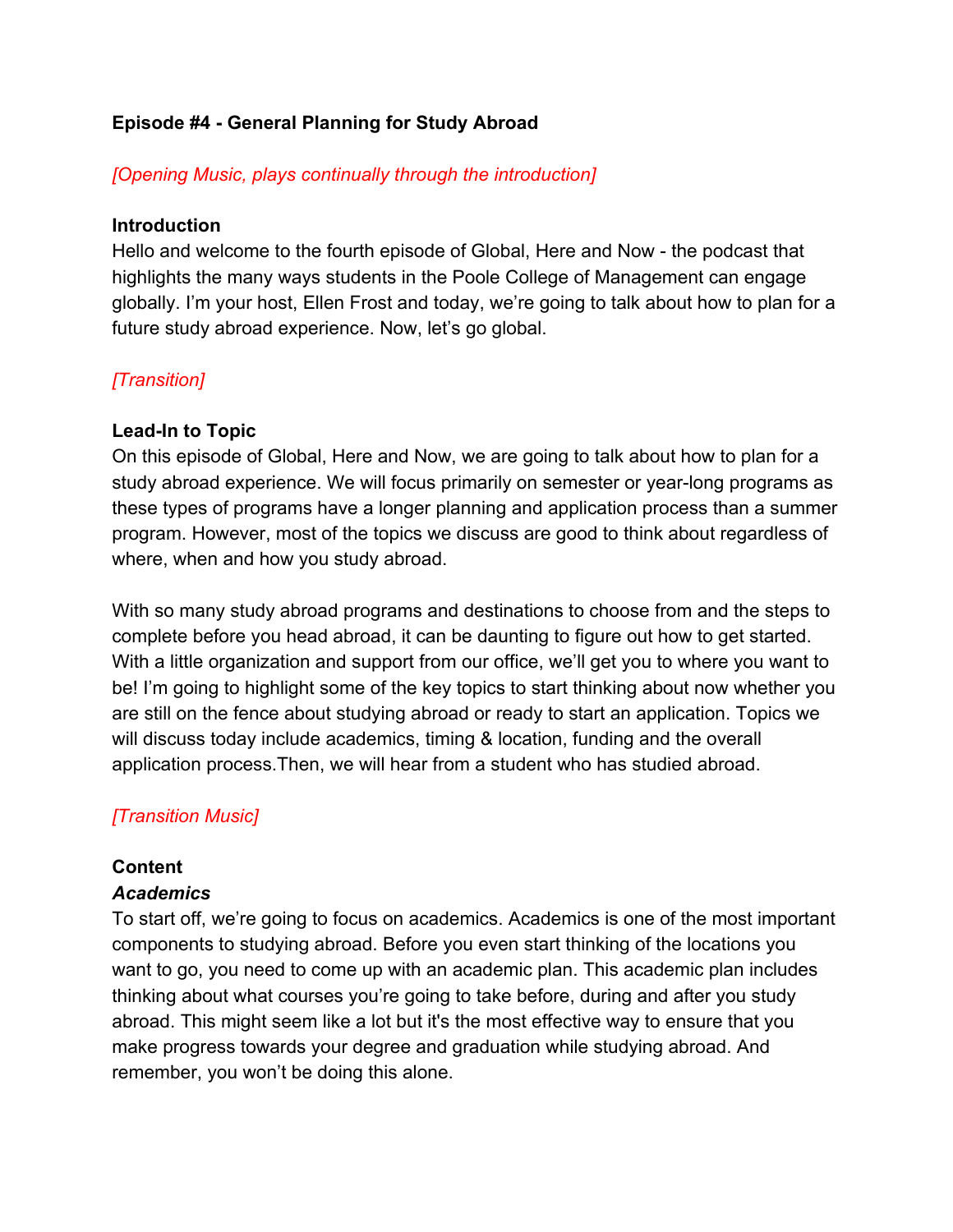The Global Programs website has resources specific to each major in Poole outlining good courses to take abroad and which courses you need to take at NC State. You can also see what courses students have taken on specific programs and locations. Once you look at our website, the next step is to make an appointment with us to discuss your academic options. We're also in constant communication with your Academic Advisor so you can rest easy knowing that they are involved in making your academic plans!

A few things to highlight about courses abroad -

- The vast majority of courses are taught in English so language should not be a barrier when thinking about courses to take.
- For a semester abroad, you will take the equivalent of 12 to 15 credits abroad and for a summer, most students take between 6-9 credits.
- Most students take a variety of courses abroad some general education requirements and some major requirements. Some students even take minor courses abroad as well. The specific courses you take will be unique to your plan.

The bottom line is that from an academic perspective, studying abroad will keep you on track for graduation and offers a lot of flexibility in terms of what courses to take. The key is planning and our office is eager to help you get started - it's never too early!

# *[Transition Music]*

# *Timing & Location*

Considerations for when and where to study abroad are our next topic to discuss. There are so many cities and destinations to choose from when deciding where you want to study abroad that it can often feel like an impossible choice. Try to narrow down the type of location that interests you the most. Questions to think about include:

- 1. Do you want to be in an English-speaking area or somewhere where you need to speak a foreign language?
- 2. Is there a country or region of the world that appeals most to you?
- 3. Would you rather live in a bigger city or a smaller town?
- 4. Is it important to you that you be centrally located to travel on the weekends?

In terms of the timing of your study abroad experience, there is no single best time to study abroad as this is going to be unique to you and your timeline. Most students study abroad sometime between the summer after their first year through the summer after their junior year. For semester programs, the most popular time in Spring semester of sophomore year or during junior year. As with academics, the key is planning early!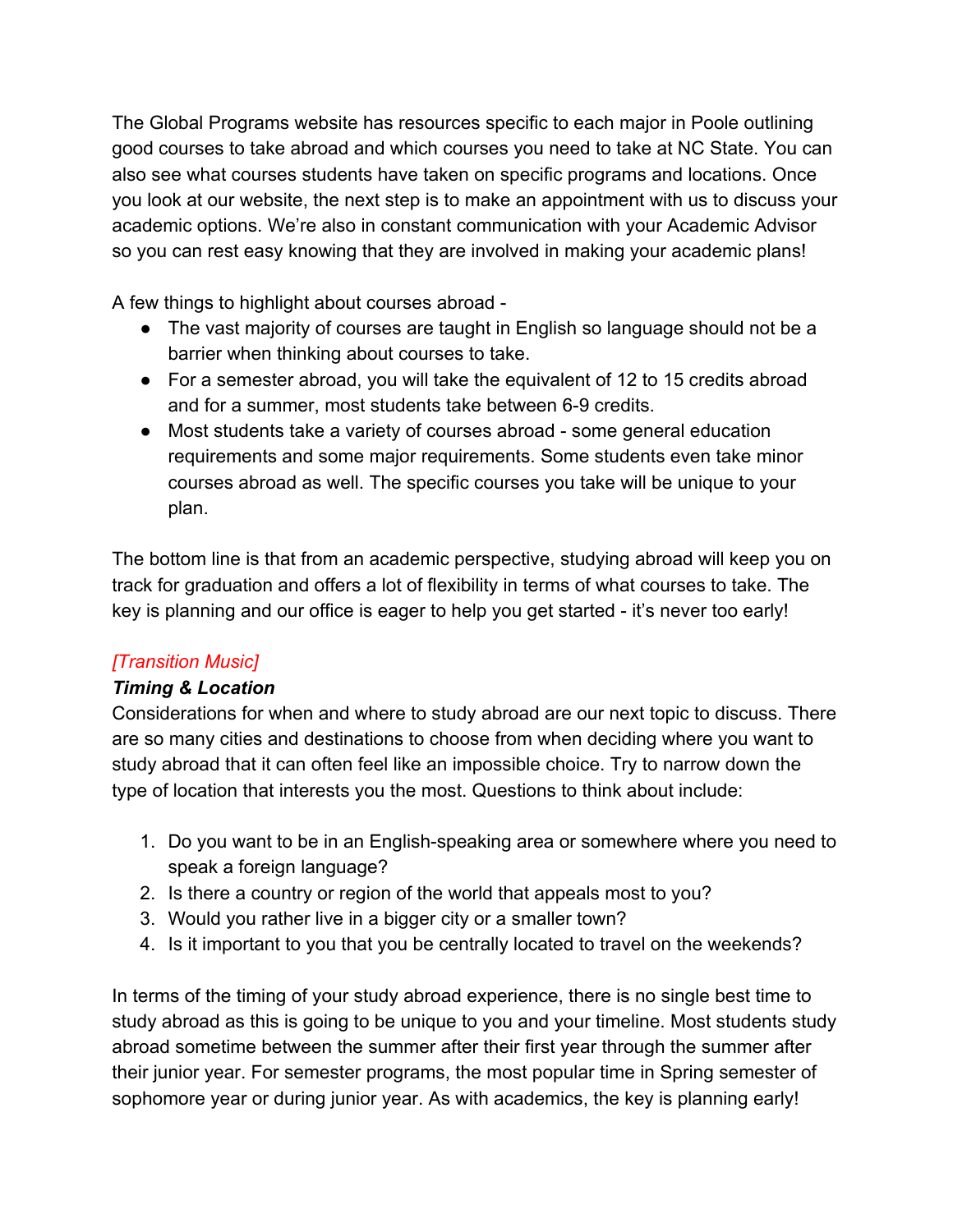## *[Transition Music]*

### **Funding & Application Process**

The third topic to address is how you will pay for your study abroad experience. Funding study abroad is often a concern of many students and parents; however, it is doable and there are many resources to support you. Typically, students use a combination of resources including financial aid, scholarships, and personal funds to pay for their international experience. Start by thinking about your expenses including airfare, housing, meals, transportation and personal expenses in your desired location. This will help you figure out your budget. All study abroad programs at NC State have an outlined budget that will help you begin. If you already receive financial aid at NC State, you can also use it to fund your study abroad program.

The University Study Abroad Office and the Poole College of Management also provides scholarships specific to study abroad. Check studyabroad.ncsu.edu to check on deadlines for the scholarship applications and to learn more about all the scholarships that are available.

# [Transition music]

Now, that was a lot of information so we want to bring in a student who has gone through this process to share their insights. Joining us today is Nick Sather, a senior in the Poole College of Management. Nick studied abroad twice - during the summer on the Australia: Entrepreneurship program and for a semester at Universidad Pontificia Comillas in Madrid, Spain. He'll tell us a little bit about those experiences as well as how he planned ahead of time to fit in study abroad.

- When did you start thinking about studying abroad? Can you tell me how you chose your programs or locations?
- What were the biggest factors you thought about when choosing when and where to study abroad?
- What resources or tools did you use when planning for studying abroad?
- How did studying abroad fit into your academic plans?
- What advice would you give someone who is unsure of where to start?
- What would you say are the biggest differences between your summer and semester programs?
- Looking back at your study abroad experiences, what are some of your favorite memories or lessons that you learned?

# [Transition music]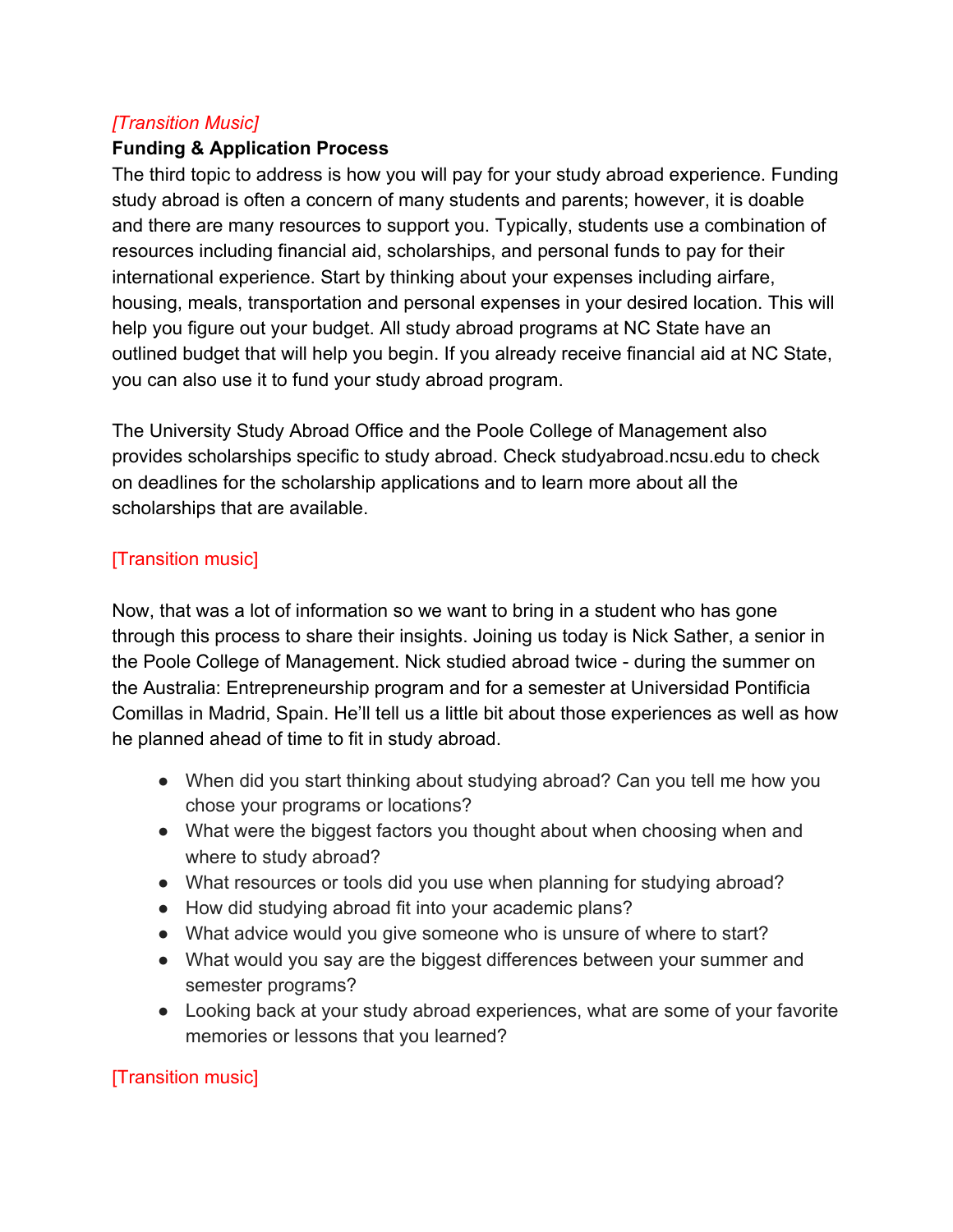#### **Interview**

Ellen Frost: So to get started in it. Can you share a little bit about when you started thinking about selling abroad, and then how did you end up choosing the programs and locations that you went to

Nick Sather: Yeah, so I'm a certain thing about selling you brought a lot when I was in high school I was fortunate to have my dad. Kind of grew me to really enjoy traveling abroad and Just like the international experience in general. And so, like, ever since I was in high school, I wanted to study abroad. I was actually Fortunate to travel to Spain, a couple times when I was in high school and I just like fell in love with that and like the whole experience of, you know, immerse in like immersing immersing yourself in a new culture right and so And then when I got to when I got to college. It was kind of like planning my first year and a half around Starting and being able to study abroad in the first place. And so, choosing the location was kind of a combination of like a bunch of different things. I think four factors is kind of what I kind of came up with. So, like, one was a language. I wanted to study. So like my main goal was to study abroad for five months in another country and ideally was in Spain and started out in Spain. But then once I got to pull in got to state. I was fascinated with actually the all the other options. And so I was hit with like this, this You know, large variety of options. I can choose from and instead of like, you know, just focusing on span now had all the, you know, I can go to Amsterdam or I can study in Australia studying, you know, China, or something like that. But then I also, you know, I also considered this. The second and you know the other reasons, and the second one was kind of where I wanted to be located. Because, you know, if you study in China over a lot of times you can only released a or travel maybe around China. And then, you know, the third one for me was also cost. So like Spain in general and Countries around Spain. Spain in general and Madrid is pretty expensive to live around You know, cost of housing in the food is pretty inexpensive and travel is pretty inexpensive to do you play cards right you can, you know, Travel very, very cheaply like under 100 euros to like a different country which is so cool to do and we were fortunate enough to do that on different occasions over the weekends, because The school. I went to Madrid didn't have Friday classes. And that's just how they operated but it allowed us give us like a really unique opportunity to travel to different places over over you know weekend where we can get off a class. I think around two or 3pm on a Thursday. And if we really want to go straight to the airport and then I get to a new country that evening and and have all of Friday and Saturday to experience that country. And then leave you know Sunday evening or something like that, which is really cool and then You know, the third one was our third or fourth reason to kind of forget which one of that. But, um, I would say it was kind of like a, you know,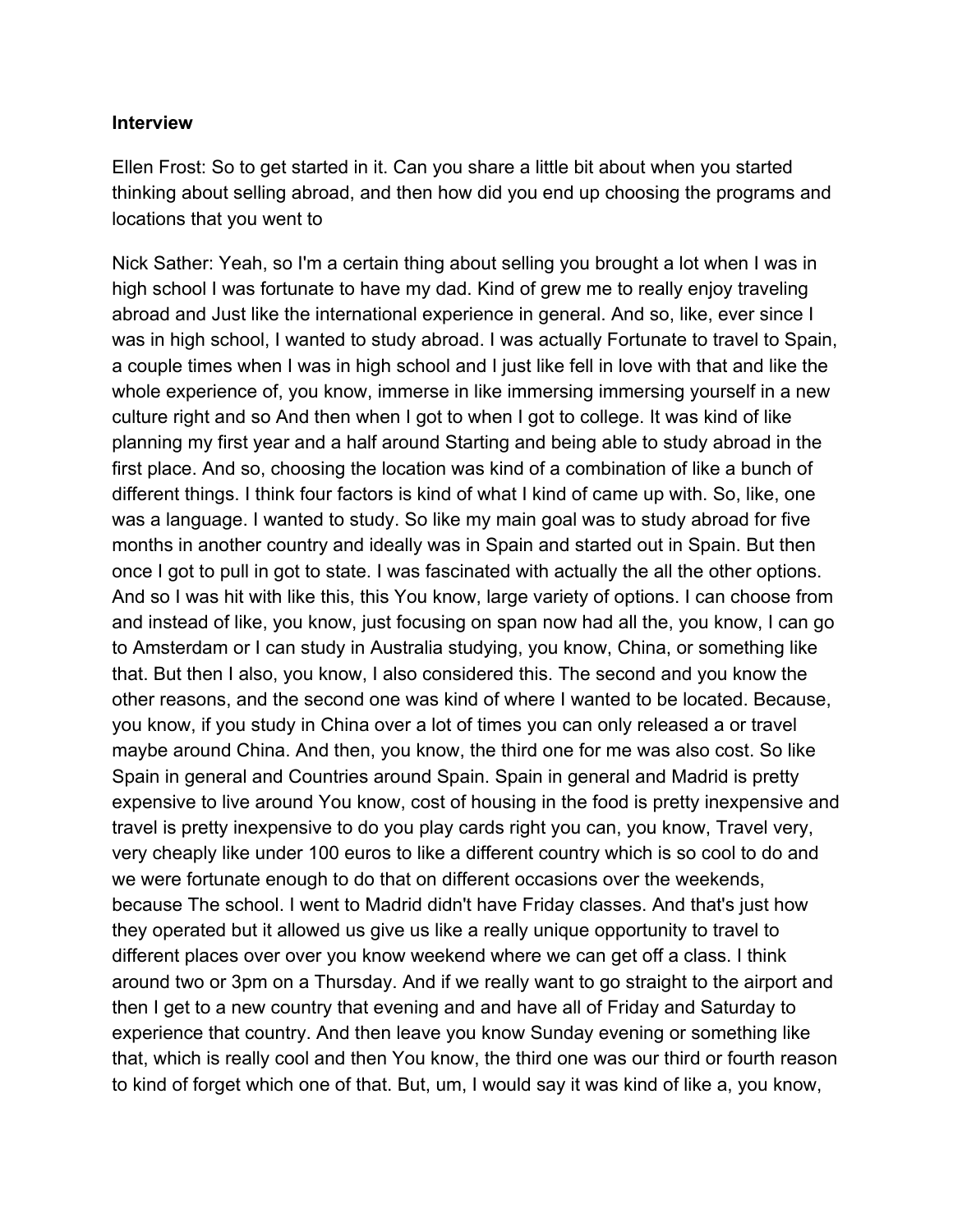the school. I wanted to go to like which one might have the best classes for for me which one my head provide the best education or my experience because, you know, even if I wanted to go to Italy really badly. You know, there's a chance at the school might might provide business classes or classes that I wanted to take, but You know, it may not Excel as much as a school in Amsterdam. Right. And so, Spain and Colombia was was a has has a really good business program. And so I was really fortunate enough to have that the benefit of all already wanting to go to Spain and having a really exceptional school to be able to attend when I was there.

Ellen Frost: So that's great. And I like how You talked about a lot of different factors, because sometimes I think students will think about one factor that will drive their decision, but a lot of times it's It's thinking about all the different factors and how they play into finding the right program. So you talked a little bit about the courses. Can you share How you fit studying abroad into your kind of for your academic plan and pool and maybe even touch on the differences of like the courses you took on the Australia summer program versus the courses you may be took during your semester program in Spain.

Nick Sather: Yeah, sure. So, um, the summer course in Australia that I took with a little bit more Wasn't as geared towards advancing my education. It ended up doing that so You know, it went with my entrepreneurship program or my concentration which was, you know, just another coincidental and choosing You know that there was able to fit my my concentration, but also just being like Super cool. Cuz I'm never when it came out freshman year, and I saw that you know that that they were doing this and like I have the chance to go to Australia, like, you know, and get credit for it you know that that's that's so so so cool. And so my two friends who were also my entrepreneurship concentration were both also really intrigued by that. And so we made a commitment to go do that.

And then we ended up falling through and so like having those classes. A Tribute to my concentration credits, really, really helped and it put me ahead, and even allowed me more room. To be more comfortable to study abroad for another five months, whereas able to take only four classes for this semester, instead of five, which you know just makes the whole five months and works, you know, A better journey. Overall, because you're not, you know, as, as hampered with with, you know, courses and homework in certain projects that you might be working on while you're abroad. So, and then, Spain, like I just said, I've given myself enough room through bringing different credits from high school, a couple classes. As well as going to Australia and giving, giving myself a little bit of a head start towards my concentration as a freshman, which is super cool and pretty rare to see It allowed me, like I said, a lot of room to kind of To be more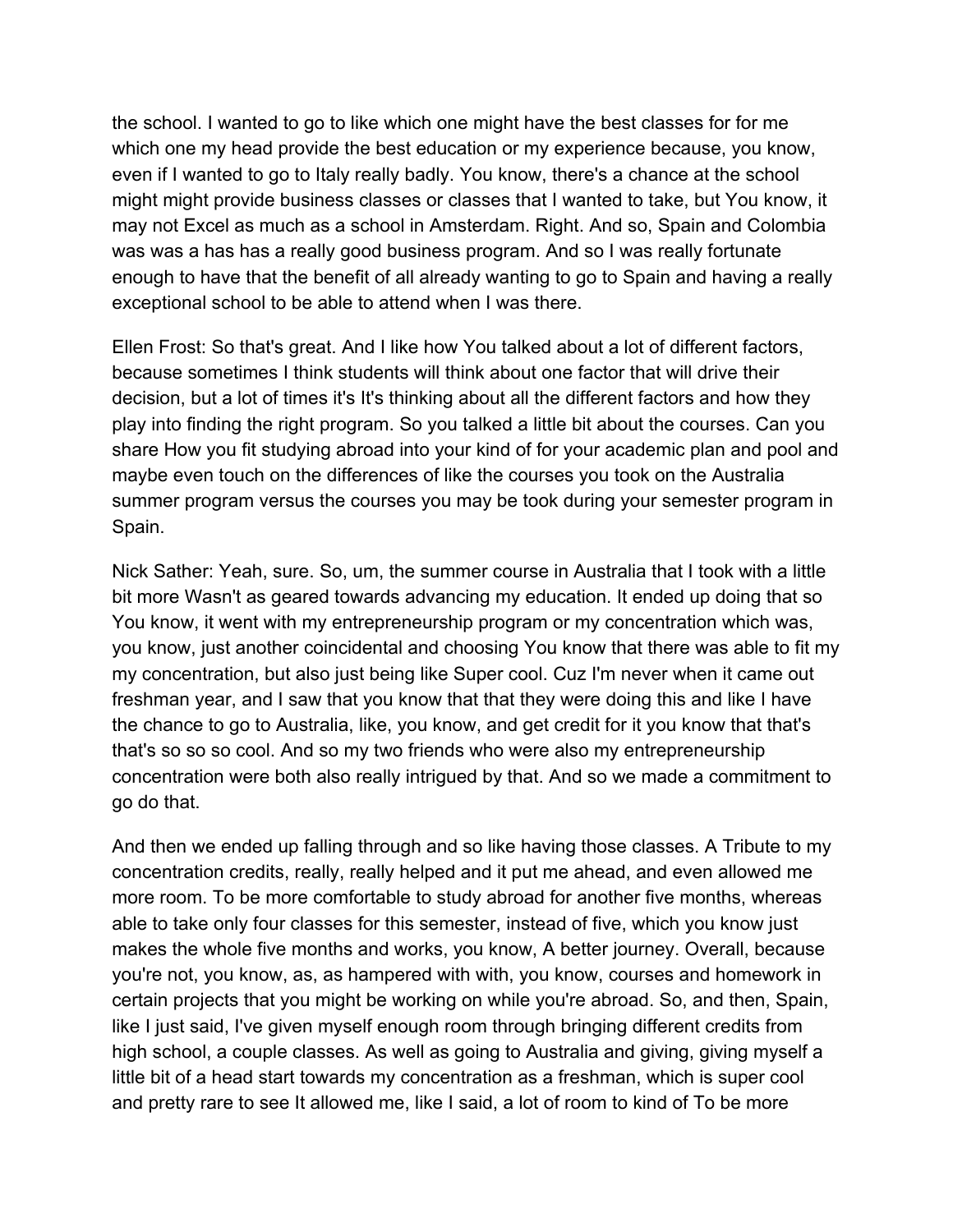comfortable and dicks. Enjoy the experience as more like fulfillment than than just kind of go in there and focusing on classes because The, you know, half I live with 10 people when I was in Spain and and half of them were business students, half of them were engineering students at come yes because they also have a phenomenal engineering school to And a lot of the engineering students were often off you know we're not capable of traveling over the weekend because you know they had to take at least five classes in that could be the very much dependent on just engineering programs and in general. Which is another benefit of kind of been fortunate to be a business student but Yeah. So I hope that answers the question correctly.

Ellen Frost: Yeah, no, that's great. So we talked a little bit about the courses and how they were different between the Summer and a semester. Can you just share a little bit about like other experiences or differences that you notice we have a lot of students who are thinking You know, should I go abroad for a summer or should I go abroad for a semester. Many will only have the option to do one you were able to do both to kind of walk us through what we're maybe pros and cons of each type of experiences. And what were some of the differences you noticed between them.

Nick Sather: Yeah, so I'm studying abroad for a summer you you're kind of placed with NC State faculty when you go abroad so obviously courses are taught in English and no matter where you go and their NC State courses but They're more of a crash course is what I like to kind of think about them as is where you get the information But, you know, a lot of times is cramped, at least from my my course it's it's total of five weeks. And so we took One class for, like, I think two and a half weeks, three weeks and then another two courses. Following that, for another two and a half to three weeks. And so, you know, you're spending essentially the whole day or not. I want to say the whole day but like at least half the day from 8am or 830 to roughly like 2pm, you know, studying that one course. And getting like trying to soak up as much information as possible. And then when you go to Spain, it's, it's, you know, you're, you're, you're taught, you're going to another school right so it's completely Independent from NC State. So you're you're going with You know you can elect to take English classes, which is what I did, partly because I knew I'd probably suffer if I took Spanish classes. But you also get a completely different learning experience because you're taught by professors from my end one professor who is Who spoke Spanish, but he was French and he taught supply chain. Then I had, you know, the two or three other professors. One was German. Who didn't also spoke Spanish and taught my my HR class. And then the other two people were professors were Spanish and so adapting and learning from their styles is is is more difficult than a summer program, but It's also challenging and rewarding at the same time. Yeah, so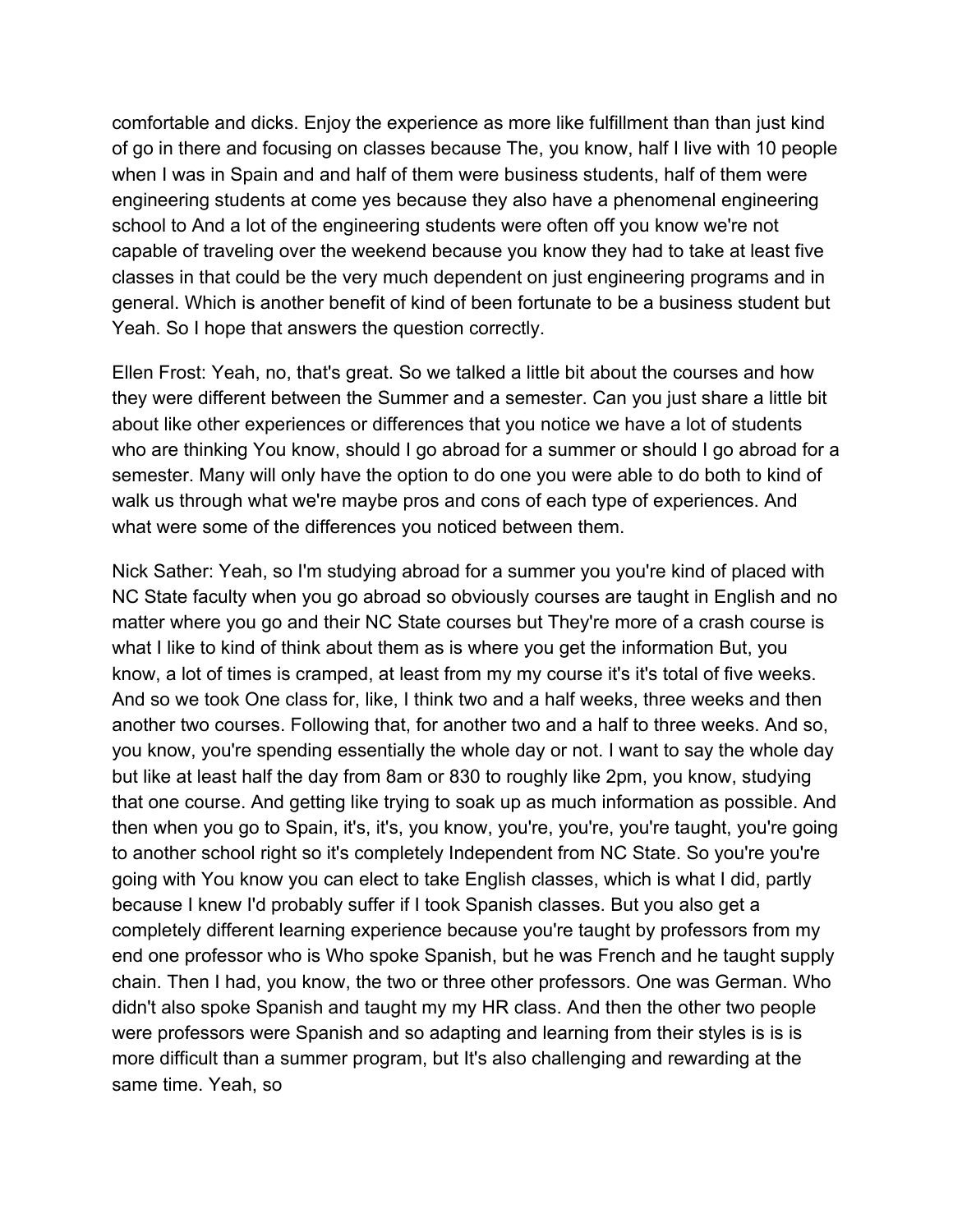Ellen Frost: So I'm thinking about like how you went about flying and, you know, researching these programs, what resources or tools did you use when you were thinking about. So you buy. Did you meet with anyone, what resources on campus. Did you utilize to help make your decision.

Nick Sather: Yeah, I do remember going to the the study abroad fair At least once when I was a freshman, and then I definitely met with you, Miss Ross, at least probably three to four times probably two to three times before each trip. You know and I, personally, I did a lot of it's just the way that I went about it. But I'd take all my questions or concerns and I meet Well, prior to the start date of the application deadline and go and talk to you and be like, Okay, this is what I want to do. How do I get there, and then you would guide me you know saying like, okay, you need to fill out this or you need to work towards this and tell me what you want to do here and do this research and then come back to me. And so I remember a meeting with you every month or so. To get through those steps and pool global global core is a great up, you know, a fantastic resource to us now. I don't think I remember using quite a whole lot. I remember meeting more with advisors. But that's a fantastic opportunities. Well, To speak with students who have been here, which I thought would have been, you know, I wish I could have done that in in spoke more of students who said like, hey, I went there. This is what I saw. This is what I did is what I recommend is what I don't recommendSo those are the things I would recommend they worked for me, but they may not work for everyone, but that's just how I went about it.

Ellen Frost: Yeah. Awesome. So kind of a little bit along the same lines. What advice would you have for students who are kind of unsure of where to start. So maybe they might know they want to say abroad or even they might be on the fence about that, but like, where would you advise them to just begin this journey of planning to study abroad.

Nick Sather: So I think obviously I think every students who study abroad. I think it's and, you know, I don't think it can hurt you in any way. You know, maybe if you grew up, like in a Maybe like a super sheltered, type, type area. And it's, you know, your home five mile radius is all you knew that can be challenging. And that can be difficult. But I think it can only really help anyone grow. And starting out, looking at where you want to study abroad or even if you can study abroad I would figure out First, if you want to study abroad decide that, because once you want to study abroad and you want to commit to study abroad, you can always find, you know, you can almost always work away around it to make yourself, you know, capable of doing so. So I guess you know academically would be the first thing that would kind of hold you back if you if you couldn't study abroad so figuring that out obviously meeting with an advisor. See if capable of not, can you know how, what can you do to become capable to study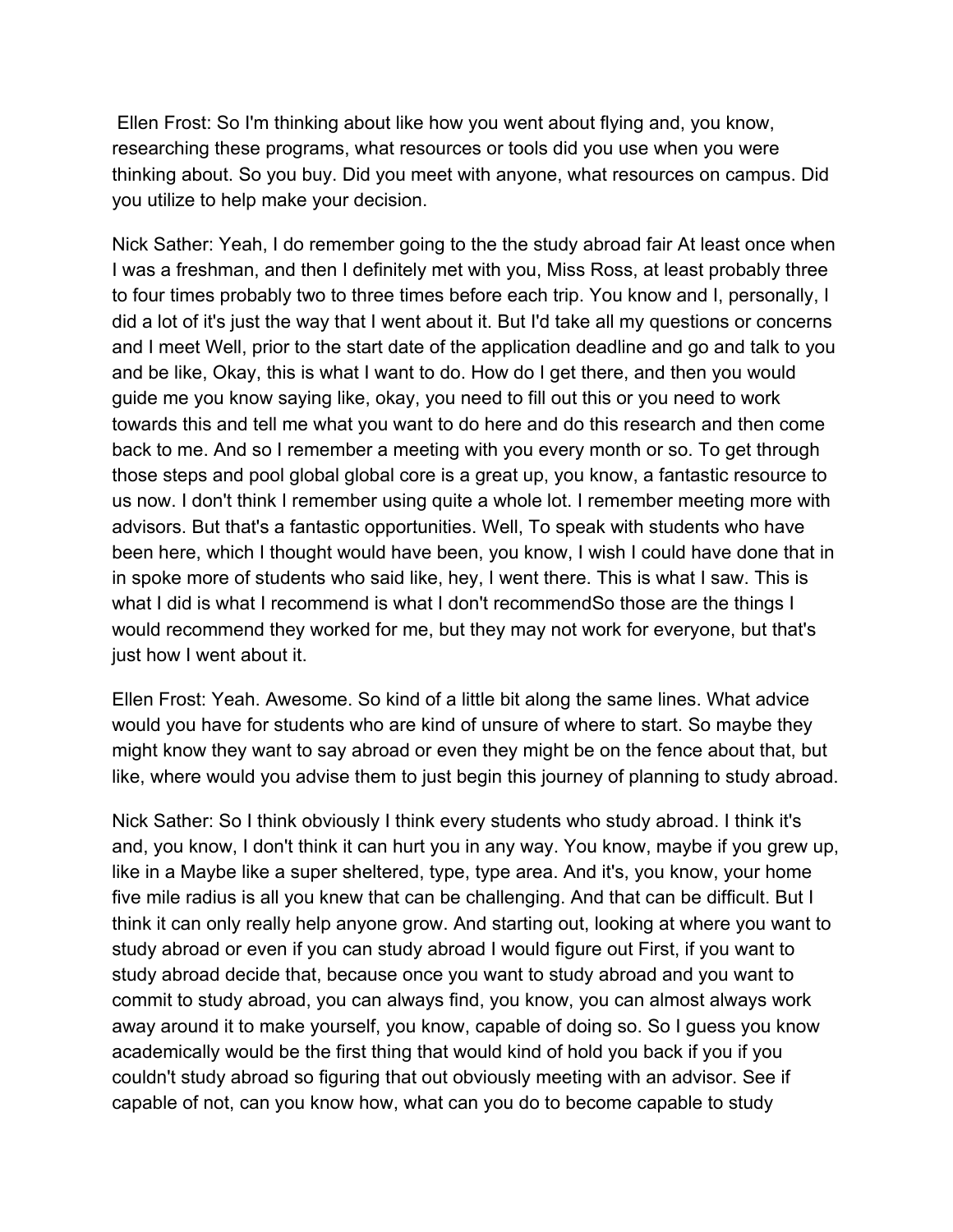abroad. And then, I guess, taking steps to, you know, from then once you're able to sorry academically. Is is start kind of researching what the best options like what are you looking for. Are you looking for more of a trip. That's kind of with local you know your people that you're around at NC State. Will go more of an educational and fun experience that you can look back on. Or you looking, you know, are you learning something to Are you looking for something that you can really, really great yourself. And that's more you know, the ladder is more of a studying abroad for a semester or even longer, like the Alexander Hamilton program or the dual degree program or something like that.

Ellen Frost: Absolutely. It's gotta last question, looking back at your own study right experiences. What are some of the favorite memories are lessons that you learned you mentioned, you know, everybody should study abroad. If they can What are some of your favorite times from your experiences abroad.

Nick Sather: I think the biggest lesson so sorry for the, the biggest lesson I learned By far. I think it's The biggest lesson I learned was learning to be comfortable in the uncomfortable so constantly being you know going abroad to Spain. Is Spain isn't you know as drastically different as you know maybe China is or something like that. But, but, you know, you're still regardless. He still thousands of miles away from any relatives or any friends or family. And so a lot of times, you know, I had to learn how to figure stuff out for myself. And I think that's a valuable lesson on, you know, I didn't really know how to cook before and now I'm like, I consider myself the best cook in my apartment. Learning how to cook wells in Spain.So I guess really being comfortable in the uncomfortable and learning how to adapt to those like situations where like things might not always go as planned. You know, when we were traveling. One time we had a flight that was booked three days. Further than we had expected. And so we didn't have a flight. The flight the morning that we thought we had a flight you know it's and then figuring out, okay, well, what can we do from there because, you know, my parents are asleep. My we know You know, I got no one to call, whatever. So what can I, what can I do, and that kind of, it's, it's also experienced that helps you grow as a person, but you know also You know, is applicable to you know jobs or other opportunities that you might go through later in life, which you will go through, you know, regardless, so And then I don't know my favorite memory is probably like traveling to Hospitals. Hospitals is something that I'd never experienced and I fell in love with him after the first or second one. My favorite one, I think, was a by company called one hostile like spelled out. Oh, and he and I have a handful hospitals. throughout different areas in in Barcelona and Madrid and Paris in London. But they're more of a home style hostel where you you live with like 40 people inside this kind of big air at this building. But everyone, for the most